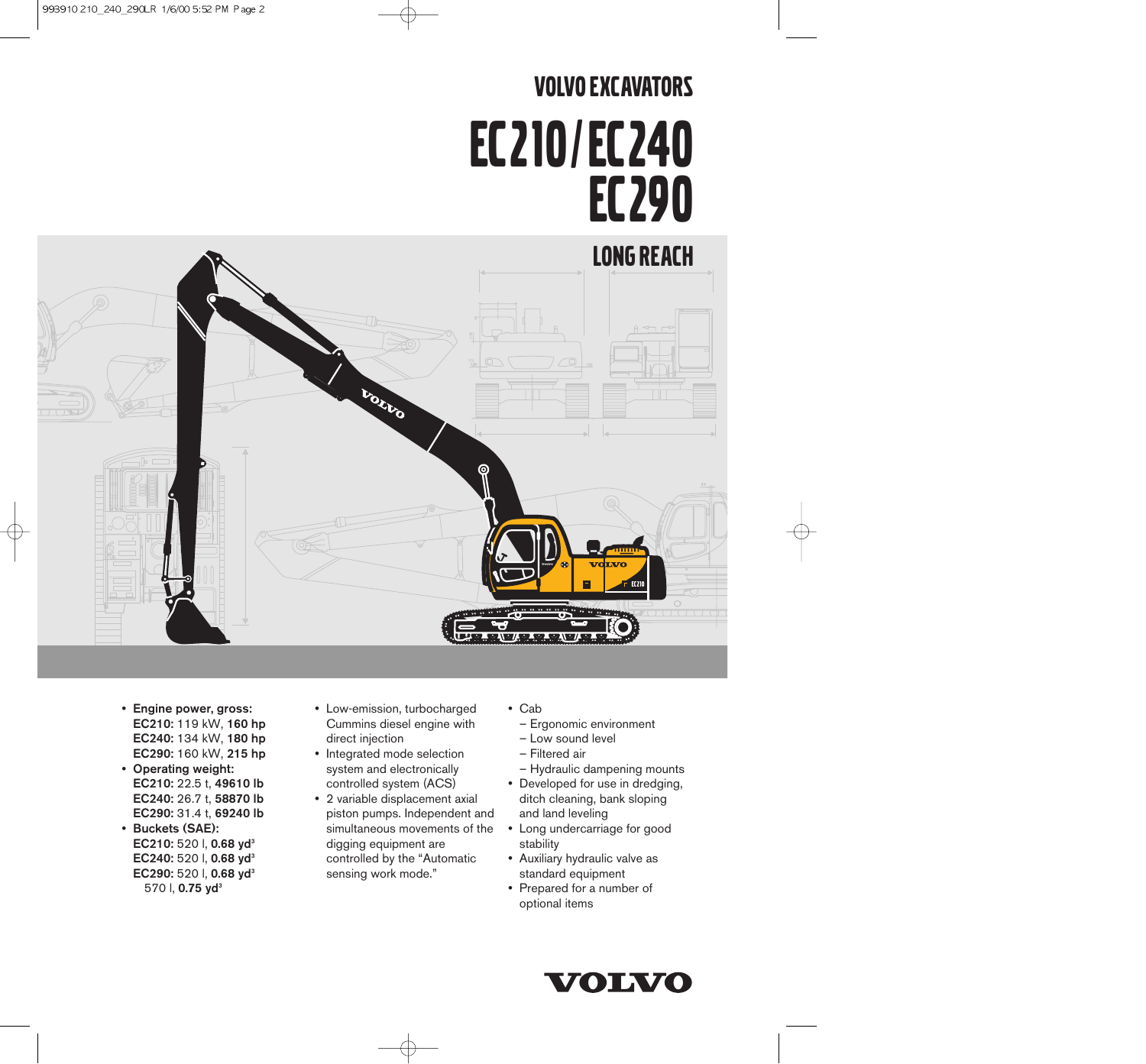# **SPECIFICATIONS**

## •EC210

| <b>Description</b>          |                          | <b>Specification</b>                                                            |  |  |  |  |  |  |  |
|-----------------------------|--------------------------|---------------------------------------------------------------------------------|--|--|--|--|--|--|--|
| Operating weight            |                          | 22500 kg, 49,610 lb                                                             |  |  |  |  |  |  |  |
| <b>Bucket capacity: SAE</b> |                          | 520 l, 0.68 yd <sup>3</sup>                                                     |  |  |  |  |  |  |  |
|                             | Model                    | Cummins B5.9-C                                                                  |  |  |  |  |  |  |  |
|                             | <b>Type</b>              | Water cooled, 6 cylinders                                                       |  |  |  |  |  |  |  |
| Engine                      | Flywheel horsepower: Net | 107 kW, 143 hp at 1900 rpm                                                      |  |  |  |  |  |  |  |
|                             | Gross                    | 119 kW, 160 hp at 1900 rpm                                                      |  |  |  |  |  |  |  |
|                             | Max. torque              | 618 N·m (63 kg·m) at 1500 rpm, 456 lb·ft at 1500 rpm                            |  |  |  |  |  |  |  |
|                             | Fuel tank capacity       | 350 l, 92 gal                                                                   |  |  |  |  |  |  |  |
|                             | Pumps                    | Variable displacement axial piston pump x 2, Gear pump x 1                      |  |  |  |  |  |  |  |
| <b>Hydraulic</b><br>system  | System pressure          | 31.4 / 34.3 MPa, 4550 / 4980 psi<br>• Arm-in, bucket: 27.0 MPa, <b>3910 psi</b> |  |  |  |  |  |  |  |
|                             | Max. flow rate           | 2 x 200 lpm, 2 x 53 gpm                                                         |  |  |  |  |  |  |  |
|                             | Swing speed              | 11.6 rpm                                                                        |  |  |  |  |  |  |  |
|                             | Travel speed (1st / 2nd) | 3.2 / 5.5 km/h, 2.0 / 3.4 mph                                                   |  |  |  |  |  |  |  |
| Performance                 | Gradeability             | 35 deg, 70%                                                                     |  |  |  |  |  |  |  |
|                             | Max. tractive effort     | 183.7 kN, 41,290 lb                                                             |  |  |  |  |  |  |  |
|                             | Ground pressure          | 34.3 kPa, 5.0 psi                                                               |  |  |  |  |  |  |  |
| Counterweight               |                          | 4700 kg, 10,360 lb                                                              |  |  |  |  |  |  |  |

## •EC240

| <b>Description</b>          |                          | <b>Specification</b>                                                      |  |  |  |  |  |  |  |  |
|-----------------------------|--------------------------|---------------------------------------------------------------------------|--|--|--|--|--|--|--|--|
| Operating weight            |                          | 26700 kg, 58,870 lb                                                       |  |  |  |  |  |  |  |  |
| <b>Bucket capacity: SAE</b> |                          | 520 l, 0.68 yd <sup>3</sup>                                               |  |  |  |  |  |  |  |  |
|                             | Model                    | Cummins C8.3-C                                                            |  |  |  |  |  |  |  |  |
|                             | <b>Type</b>              | Water cooled, 6 cylinders                                                 |  |  |  |  |  |  |  |  |
| Engine                      | Flywheel horsepower: Net | 125 kW, 168 hp at 2000 rpm                                                |  |  |  |  |  |  |  |  |
|                             | Gross                    | 134 kW, 180 hp at 2000 rpm                                                |  |  |  |  |  |  |  |  |
|                             | Max. torque              | 750 N·m (76.5 kg·m) at 1500 rpm, 553 lb·ft at 1500 rpm                    |  |  |  |  |  |  |  |  |
|                             | Fuel tank capacity       | 350 l, 92 gal                                                             |  |  |  |  |  |  |  |  |
|                             | Pumps                    | Variable displacement axial piston pump x 2, Gear pump x 1                |  |  |  |  |  |  |  |  |
| <b>Hydraulic</b><br>system  | System pressure          | .31.4 / 34.3 MPa, 4550 / 4980 psi<br>· Arm-in, bucket: 27.0 MPa, 3910 psi |  |  |  |  |  |  |  |  |
|                             | Max. flow rate           | 2 x 230 lpm, 2 x 61 gpm                                                   |  |  |  |  |  |  |  |  |
|                             | Swing speed              | $11.9$ rpm                                                                |  |  |  |  |  |  |  |  |
|                             | Travel speed (1st / 2nd) | 3.2 / 5.5 km/h, 2.0 / 3.4 mph                                             |  |  |  |  |  |  |  |  |
| Performance                 | Gradeability             | 35 deg, 70%                                                               |  |  |  |  |  |  |  |  |
|                             | Max. tractive effort     | 208.7 kN, 46,910 lb                                                       |  |  |  |  |  |  |  |  |
|                             | Ground pressure          | 38.3 kPa, 5.5 psi                                                         |  |  |  |  |  |  |  |  |
| Counterweight               |                          | 6400 kg, 14,110 lb                                                        |  |  |  |  |  |  |  |  |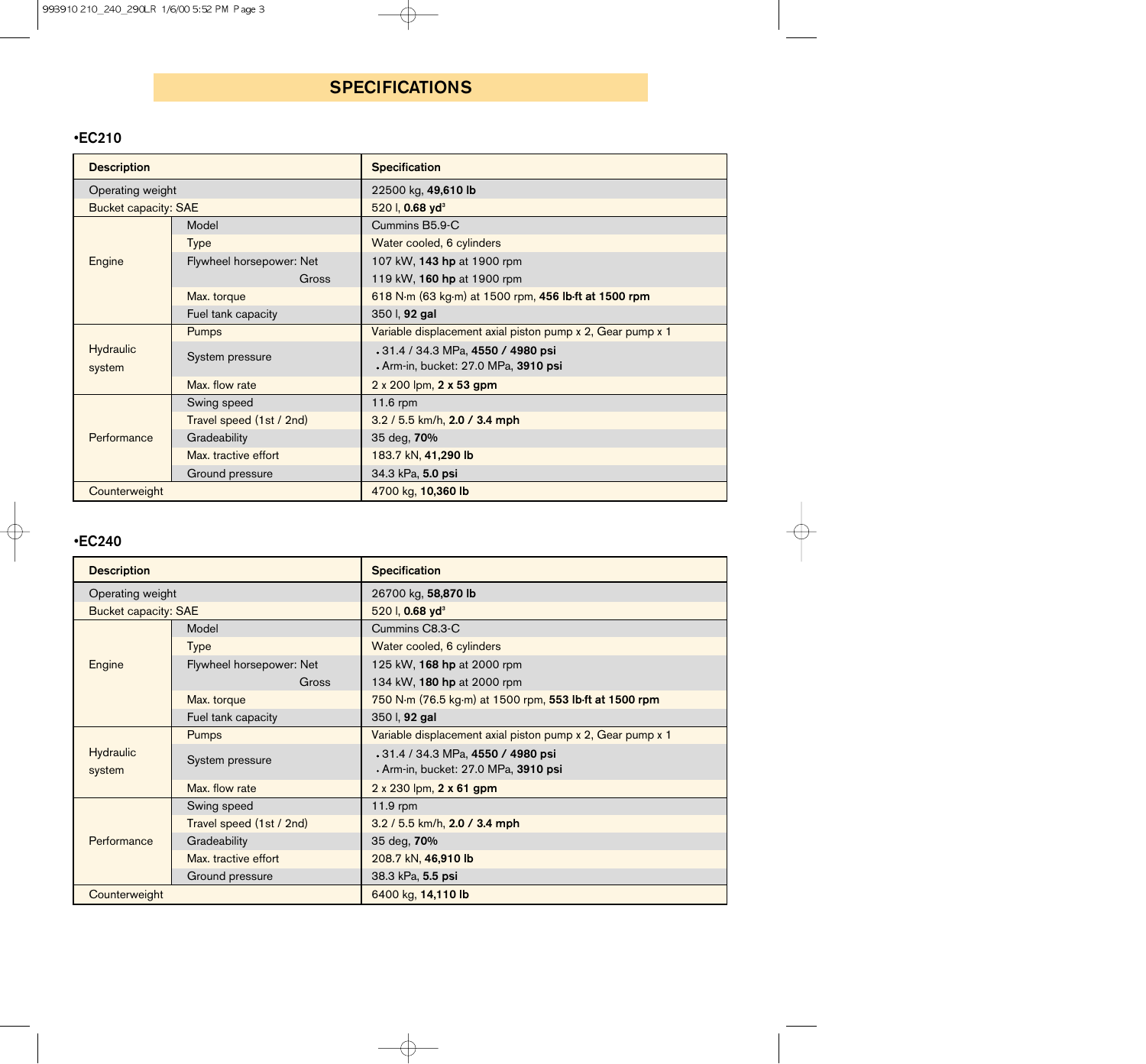# **SPECIFICATIONS**

## •EC290

| <b>Description</b>          |                          | <b>Specification</b>                                              |  |  |  |  |  |  |  |  |
|-----------------------------|--------------------------|-------------------------------------------------------------------|--|--|--|--|--|--|--|--|
| Operating weight            |                          | 31400 kg, 69,240 lb                                               |  |  |  |  |  |  |  |  |
| <b>Bucket capacity: SAE</b> |                          | 520 l, 0.68 yd <sup>3</sup> / 570 l, 0.75 yd <sup>3</sup>         |  |  |  |  |  |  |  |  |
|                             | Model                    | Cummins C8.3-C                                                    |  |  |  |  |  |  |  |  |
|                             | <b>Type</b>              | Water cooled, 6 cylinders                                         |  |  |  |  |  |  |  |  |
| Engine                      | Flywheel horsepower: Net | 147 kW, 197 hp at 1900 rpm                                        |  |  |  |  |  |  |  |  |
|                             | Gross                    | 160 kW, 215 hp at 1900 rpm                                        |  |  |  |  |  |  |  |  |
|                             | Max. torque              | 873 N·m (89 kg·m) at 1500 rpm, 644 lb·ft at 1500 rpm              |  |  |  |  |  |  |  |  |
|                             | Fuel tank capacity       | 470 l, 124 gal                                                    |  |  |  |  |  |  |  |  |
|                             | Pumps                    | Variable displacement axial piston pump x 2, Gear pump x 1        |  |  |  |  |  |  |  |  |
| Hydraulic<br>system         | System pressure          | .31.4 / 34.3 MPa, 4550 / 4980 psi<br>· Bucket: 27.5 MPa, 3980 psi |  |  |  |  |  |  |  |  |
|                             | Max. flow rate           | 2 x 250 lpm, 2 x 66 gpm                                           |  |  |  |  |  |  |  |  |
|                             | Swing speed              | $10.8$ rpm                                                        |  |  |  |  |  |  |  |  |
|                             | Travel speed (1st / 2nd) | 3.3 / 5.2 km/h, 2.1 / 3.2 mph                                     |  |  |  |  |  |  |  |  |
| Performance                 | Gradeability             | 35 deg, 70%                                                       |  |  |  |  |  |  |  |  |
|                             | Max. tractive effort     | 230.4 kN, 51,820 lb                                               |  |  |  |  |  |  |  |  |
|                             | Ground pressure          | 43.1 kPa, 6.3 psi                                                 |  |  |  |  |  |  |  |  |
| Counterweight               |                          | 6800 kg, 14,990 lb                                                |  |  |  |  |  |  |  |  |

# DIMENSIONS

## •Boom



| <b>Description</b> | <b>EC210</b>      | <b>EC240</b>   | <b>EC290</b>                        |
|--------------------|-------------------|----------------|-------------------------------------|
|                    | 8.85 m, 29' 0"    | 10.2 m, 33' 6" | 10.2 m, 33' 6"                      |
| Length             | 9060 mm, 29' 9"   |                | 10410 mm, 34' 2" 10430 mm, 34' 3"   |
| Height             | 1540 mm, 5' 1"    | 1550 mm, 5' 1" | 1620 mm, 5' 4"                      |
| Width              | 670 mm, 2' 2"     | 730 mm, 2' 5"  | 770 mm, 2' 6"                       |
| Weight *           | 2330 kg, 5,140 lb |                | 2820 kg, 6,220 lb 3400 kg, 7,500 lb |

\* Includes cylinder, piping and pin

|--|



| <b>Description</b> | <b>EC210</b>      | <b>EC240</b>      | <b>EC290</b>      |
|--------------------|-------------------|-------------------|-------------------|
|                    | 6.25 m, 20' 6"    | 7.85 m, 25' 9"    | 7.9 m, 25' 11"    |
| Length             | 7310 mm, 24' 0"   | 8970 mm, 29' 5"   | 9060 mm, 29' 9"   |
| Height             | 870 mm, 2' 10"    | 1145 mm, 3' 9"    | 1065 mm, 3' 6"    |
| Width              | 350 mm, 1' 2"     | 380 mm, 1' 3"     | 545 mm, 1' 9"     |
| Weight *           | 1170 kg, 2,580 lb | 1520 kg, 3,350 lb | 1790 kg, 3,950 lb |

\* Includes cylinder, linkage and pins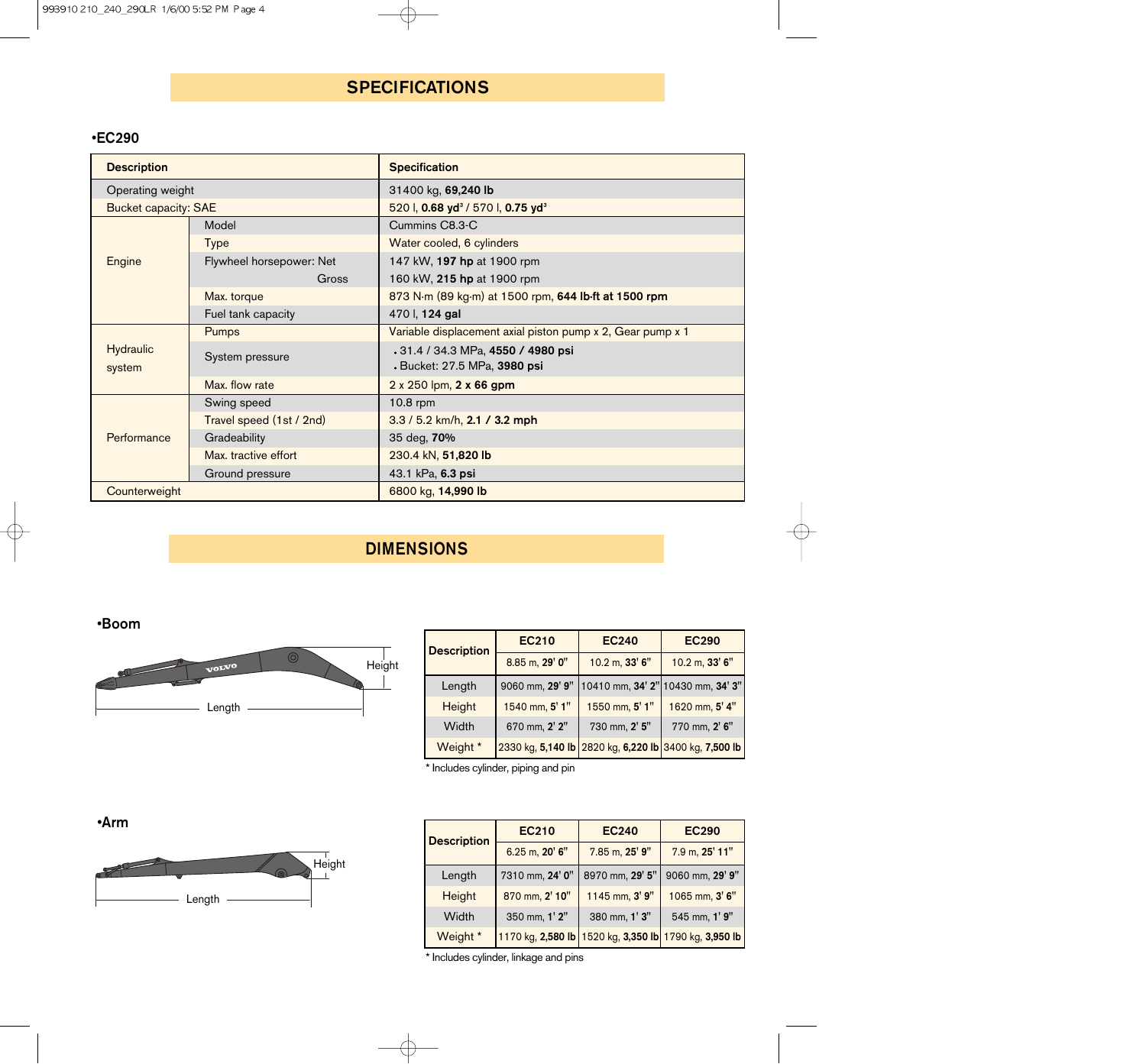# DIMENSIONS





| <b>Model</b>                        | unit      | <b>EC210</b>  | <b>EC240</b>  | <b>EC290</b>   |
|-------------------------------------|-----------|---------------|---------------|----------------|
| A. Overall width of upper structure | mm, ft-in | 2710, 8'11"   | 2840, 9'4"    | 2840, 9'4"     |
| <b>B.</b> Overall width             | mm, ft-in | 3190, 10'6"   | 3390, 11'1"   | 3390, 11'1"    |
| C. Overall height of cab            | mm, ft-in | 2900, 9'6"    | 2990, 9'10"   | 3030, 9'11"    |
| D. Tail swing radius                | mm, ft-in | 2850, 9'4"    | 3000, 9'10"   | 3150, 10'4"    |
| E. Overall height of engine hood    | mm, ft-in | 2275, 7'6"    | 2390, 7'10"   | 2435, 8'0"     |
| F. Counterweight clearance*         | mm, ft-in | 1025, 3'4"    | 1080, 3'7"    | 1125, 3'8"     |
| G. Tumbler length                   | mm, ft-in | 3660, 12'0"   | 3850, 12'8"   | 4015, 13'2"    |
| H. Track length                     | mm, ft-in | 4460, 14'8"   | 4650, 15'3"   | 4870, 16'0"    |
| I. Track gauge                      | mm, ft-in | 2390, 7'10"   | 2590, 8'6"    | 2590, 8'6"     |
| J. Shoe width                       | mm, in    | 32"<br>800,   | 32"<br>800,   | 32"<br>800,    |
| K. Min. ground clearance*           | mm, ft-in | 460, 1'6"     | 1'7''<br>480, | 1'7''<br>480,  |
| L. Overall length                   | mm, ft-in | 12810, 42' 0" | 14390, 47' 3" | 14590, 47' 10" |
| M. Overall height of boom           | mm, ft-in | 3150, 10'4"   | 3170, 10'5"   | 3340, 10'11"   |

\* Without shoe grouser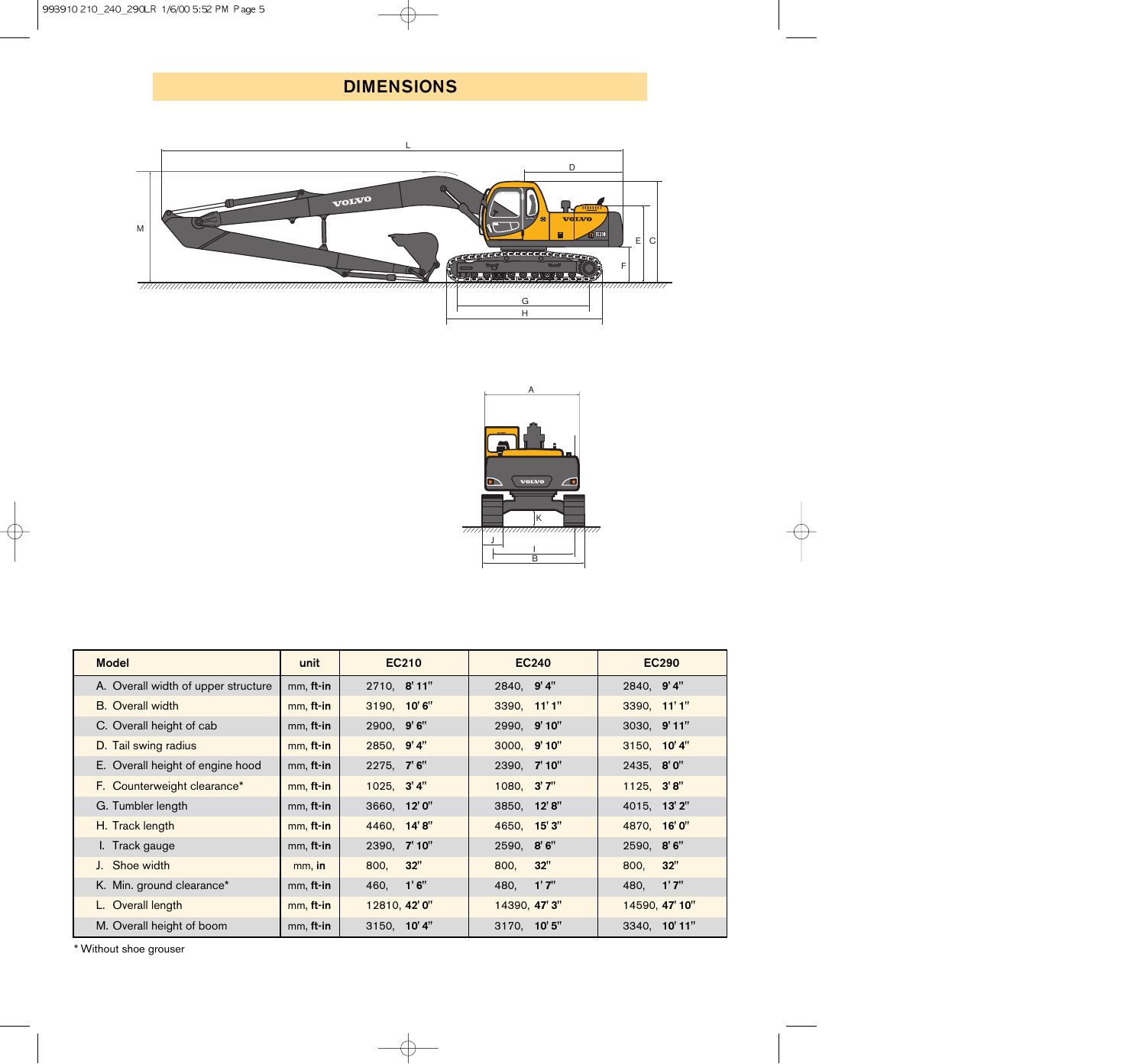# WORKING RANGES



#### • Pin on bucket

| <b>Model</b>                     |                 | EC210                       | <b>EC240</b>                | <b>EC290</b>                |  |  |  |  |  |
|----------------------------------|-----------------|-----------------------------|-----------------------------|-----------------------------|--|--|--|--|--|
| Boom / arm                       | unit            | 8.85m, 29' 0"/6.25m, 20' 6" | 10.2m, 33' 6"/7.85m, 25' 9" | 10.2m, 33' 6"/7.9m, 25' 11" |  |  |  |  |  |
| A. Max. digging reach            | $mm,$ ft-in     | 15810, 51'10"               | 18310 60'1"                 | 18600 61'0"                 |  |  |  |  |  |
| B. Max. digging reach on ground  | $mm,$ ft-in     | 15710, 51'7"                | 59' 9"<br>18210             | 60'8"<br>18490              |  |  |  |  |  |
| C. Max. digging depth            | $mm,$ ft-in     | 12100, 39'8"                | 14350 47'1"                 | 48' 6"<br>14790             |  |  |  |  |  |
| D. Max. digging depth (8' level) | $mm,$ ft-in     | 11990, 39' 4"               | 46'8"<br>14230              | 48' 2"<br>14690             |  |  |  |  |  |
| E. Max. cutting height           | $mm,$ ft-in     | 13300, 43'8"                | 48' 10"<br>14890            | 48' 11"<br>14900            |  |  |  |  |  |
| F. Max. dumping height           | $mm,$ ft-in     | 10950, 35'11"               | 41'3"<br>12580              | 41'3"<br>12570              |  |  |  |  |  |
| G. Min. dumping height           | $mm,$ ft-in $ $ | 6'9''<br>2050,              | $6'$ 2"<br>1880             | 5'5''<br>1640               |  |  |  |  |  |

| Digging forces with pin on bucket: |            | unit    | <b>EC210</b> | <b>EC240</b> | <b>EC290</b> |
|------------------------------------|------------|---------|--------------|--------------|--------------|
| Bucket tip radius                  |            | mm, in  | 1250.49"     | 1250.49"     | 1250, 49"    |
| Breakout force-bucket              | <b>SAE</b> | kN / lb | 68.6 / 15430 | 68.6 / 15430 | 69.1 / 15550 |
| Tearout force-arm                  | <b>SAE</b> | kN / lb | 44.1 / 9920  | 44.1 / 9920  | 64.2 / 14440 |
| Rotation angle, bucket             |            | $\circ$ | $179^\circ$  | $179^\circ$  | $179^\circ$  |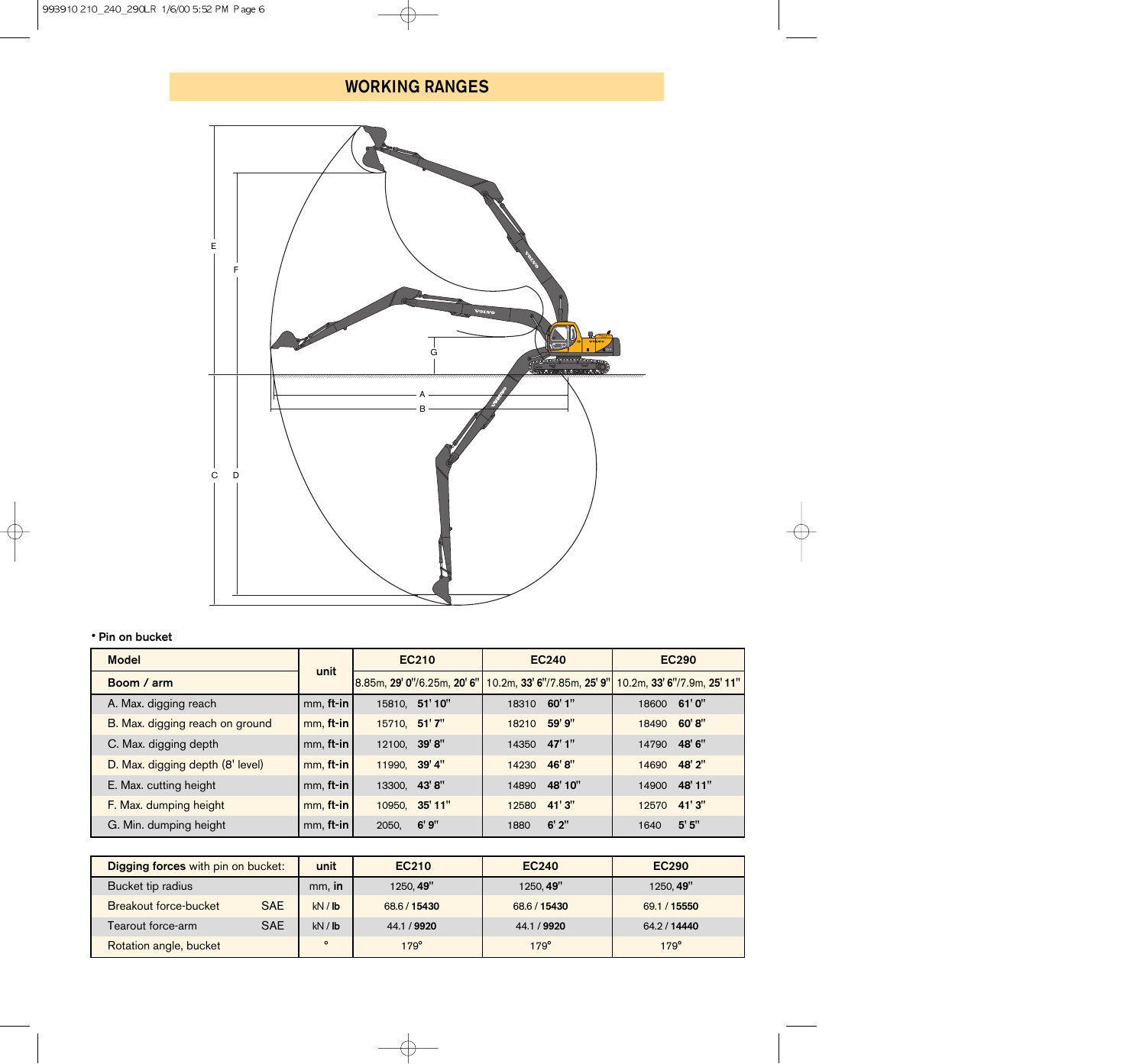*Note: For lift capacity including bucket, simply subtract actual weight of bucket from the following values.*

| Across<br>under-<br>$\mathbf{F}$ | Lifting<br>hook                             |           |              | 7.5 m, 25'   |              |                           |              | $9 \, m, 30'$ |            |          |              | $10.5$ m, $35'$           |                  |          |              | $12 \, m, 40'$            |              |                                                |              | $13.5$ m, $45'$ |     |                                 | Max.reach |                                             |   |                   |             |
|----------------------------------|---------------------------------------------|-----------|--------------|--------------|--------------|---------------------------|--------------|---------------|------------|----------|--------------|---------------------------|------------------|----------|--------------|---------------------------|--------------|------------------------------------------------|--------------|-----------------|-----|---------------------------------|-----------|---------------------------------------------|---|-------------------|-------------|
| carriage<br>Along<br>禸<br>under- | related<br>$\mathsf{to}$<br>ground<br>level |           |              | Œ.           |              | 凸                         | Œ.           |               |            | 禸        |              | Œ.                        |                  | 占        |              | Œ.                        |              | 由                                              |              | $\mathbb{F}$    |     | 内                               |           | Œ⊷                                          | 占 |                   | Max.        |
| carriage                         | $m / \text{ft}$                             |           | $^{\dagger}$ | Ib           | $^{\dagger}$ | $\mathsf{I}^{\mathsf{b}}$ | $^{\dagger}$ | Ib            | $\ddagger$ | lb       | $^{\dagger}$ | $\mathsf{I}^{\mathsf{b}}$ | $^{\dagger}$     | lb       | $^{\dagger}$ | $\mathsf{I}^{\mathsf{b}}$ | $^{\dagger}$ | $\mathbf{I}$                                   | $^{\dagger}$ | $\mathbf{I}$    |     | Ib                              |           | $\mathsf{I}^{\mathsf{b}}$                   |   | $\mathbf{I}$      | m / ft      |
|                                  | 9                                           | 30'       |              |              |              |                           |              |               |            |          |              |                           |                  |          | $*1.4$       | $*2,540$ *1.4             |              | $*2,540$                                       |              |                 |     |                                 | $*0.7$    | *1,650 $*0.7$                               |   | $*1,650$          | 12.6 / 41.1 |
|                                  | 7.5                                         | 25'       |              |              |              |                           |              |               |            |          | $*2.1$       | $*4,650$ $*2.1$           |                  | $*4,650$ | 1.9          |                           |              | $*4,060$ $*2.0$ $*4,060$                       |              |                 |     |                                 | $*0.7$    | *1,600 $*0.7$                               |   | $*1,600$          | 13.4 / 43.7 |
|                                  | 6                                           | 20'       |              |              |              |                           |              |               |            |          | $*2.3$       | $*4,950$                  | $*2.3$           | $*4.950$ | 1.9          |                           |              | 4,040 $\vert$ *2.2 $\vert$ *4,840 $\vert$ *1.3 |              |                 |     | $*2,180$ $*1.3$ $*2,180$ $*0.7$ |           | *1,600 $*0.7$                               |   | $*1,600$          | 13.9 / 45.6 |
| <b>Boom</b>                      | $4.5$ 15'                                   |           |              |              |              |                           | $*2.7$       | $*5,800$      | $*2.7$     | $*5,800$ | 2.3          | 4,980                     | $*2.5$           | $*5,390$ | 1.8          |                           |              | $3,870$ *2.3 *5,110 1.4                        |              |                 |     | $3,020$ *1.8 *3,340 *0.7        |           | $*1,620$ $*0.7$ $*1,620$                    |   |                   | 14.3 / 46.9 |
| 8.85 m                           |                                             | $3 \t10'$ |              |              |              | *3.5 *7,610 *3.5 *7,610   | 2.8          | $6,050$ *3.0  |            | $*6,570$ | 2.2          | 4,680 $*2.7$              |                  | $*5,900$ | 1.7          | $3,680$ *2.5              |              | $*5,450$ 1.4                                   |              | $2,910$ *2.1    |     | $*4,100$ $*0.8$                 |           | $*1,680$ $*0.8$                             |   | $*1,680$          | 14.5/47.6   |
| 29' 0"                           | 1.5                                         | 5'        | 3.4          | $7,290$ *4.1 |              | $*8,830$                  | 2.6          | $5,580$ *3.4  |            | $*7,370$ | 2.0          | 4,380 $ *3.0 $            |                  | $*6,440$ | 1.6          | 3,480                     | 2.6          | $5,690$ 1.3                                    |              | 2,780           |     |                                 |           | 2.2 *4,570 *0.8 *1,770 *0.8                 |   | $*1,770$          | 14.6 / 47.8 |
| $\pm$                            | $\Omega$                                    | 0'        | 3.1          |              |              | $6,670$ *4.6 *9,900       | 2.4          | $5,170$ *3.7  |            | $*8,100$ | 1.9          | 4,100 $ 3.1 $             |                  | 6,730    | 1.5          | 3,300                     | 2.6          | 5,500                                          | 1.3          | 2,670           | 2.1 |                                 |           | 4,560 $\mid$ *0.9 $\mid$ *1,910 $\mid$ *0.9 |   | $*1,910$          | 14.4 / 47.4 |
| Arm                              | $-1.5$                                      | $-5'$     | 2.9          | 6,230        |              | $4.8$ 10,440              | 2.3          | 4,850         | 3.8        | 8,090    | 1.8          | 3,880                     | 3.0              | 6,490    | 1.5          | 3,150                     | 2.5          | 5,340                                          | 1.2          | 2,590           | 2.1 | $*4,120$ $*1.0$                 |           | $*2,100$ $*1.0$                             |   | $*2,100$          | 14.2 / 46.5 |
| 6.25 m                           | $-3 - 10'$                                  |           | 2.8          | 5,960        |              | $4.7$ 10,150              | 2.2          | 4,650         | 3.7        | 7,860    | 1.7          | 3,730                     | 2.9              | 6,330    | 1.4          | 3,050                     | 2.4          | $5,240$ 1.2                                    |              |                 |     | $*2,410$ $*1.6$ $*2,410$ $*1.1$ |           | $*2,370$ $*1.1$                             |   | $*2,370$          | 13.7/45.0   |
| 20' 6"                           | $-4.5 - 15'$                                |           | 2.7          | 5,850        |              | $4.7$ 10,030              | 2.1          | 4,550         | 3.6        | 7,750    | 1.7          | 3,660                     | 2.9              | 6,260    | 1.4          | 3,030                     | 2.4          | 5,210                                          |              |                 |     |                                 | 1.2       |                                             |   | 2,750 *1.2 *2,770 | 13.1/42.9   |
|                                  | $-6 - 20'$                                  |           | 2.7          | 5,880        |              | $4.7$ 10,050              | 2.1          | 4,560         | 3.6        | 7,770    | 1.7          | 3,690                     | 2.9              | 6,290    | 1.4          | $3,100$ *2.3              |              | $*3.480$                                       |              |                 |     |                                 | 1.4       | $3,100$ *1.5                                |   | $*3,370$          | 12.3 / 40.1 |
|                                  | $-7.5 - 25'$                                |           | 2.8          |              |              | $6,030$ 4.7 10,230        | 2.2          | 4,690         | 3.7        | 7,910    | 1.8          | 3,840                     | 3.0 <sub>1</sub> | 6.450    |              |                           |              |                                                |              |                 |     |                                 | 1.6       |                                             |   | 3,680 *2.0 *4,430 | 11.2 / 36.3 |
|                                  | $-9 - 30'$                                  |           | 2.9          |              |              | $6,350$ *4.3 *9,130       | 2.3          | 4,990 *3.4    |            | $*7,190$ |              |                           |                  |          |              |                           |              |                                                |              |                 |     |                                 | 2.1       | $4,760$ *2.9                                |   | $*6,700$          | 9.7 / 31.3  |

| EC210 (Std. shoe 800 mm, 32", counterweight 4700 kg, 10,360 lb) |  |  |  |  |
|-----------------------------------------------------------------|--|--|--|--|
|-----------------------------------------------------------------|--|--|--|--|

## EC240 (Std. shoe 800 mm, 32", counterweight 6400 kg, 14,110 lb)

| Across<br>under-<br>(Tilori<br>carriage | Lifting<br>hook<br>related |                 |        | $7.5$ m, $25'$ |              |                                                                                                   |              | $9 \, m, 30'$ |              |                    |              | $10.5$ m, $35'$   |     |              |        | 12 m, 40'    |                  |                 |        | $13.5$ m, $45'$ |     |                                 | Max.reach |                 |      |                           |             |
|-----------------------------------------|----------------------------|-----------------|--------|----------------|--------------|---------------------------------------------------------------------------------------------------|--------------|---------------|--------------|--------------------|--------------|-------------------|-----|--------------|--------|--------------|------------------|-----------------|--------|-----------------|-----|---------------------------------|-----------|-----------------|------|---------------------------|-------------|
| Along<br>under-                         | to<br>ground<br>level      |                 | 甴<br>Œ |                |              | 禸<br>Œ⊷                                                                                           |              |               | Ċ۲           |                    |              | 禸                 |     | $\mathbf{G}$ |        | 凸            |                  | Œ⊷              |        | 内               |     | Œ-                              |           | 禸               | Max. |                           |             |
| carriage                                | m/ft                       |                 |        | lb             | $^{\dagger}$ | Ib                                                                                                | $\mathbf{t}$ | Ib            | $\mathbf{t}$ | lb                 | $^{\dagger}$ | lb                | t   | lb           |        | $\mathbf{I}$ | t                | $\mathbf{I}$    | t.     | Ib              |     | $\mathsf{I}^{\mathsf{b}}$       | t.        | lb              |      | $\mathsf{I}^{\mathsf{b}}$ | m / ft      |
|                                         | 12 40                      |                 |        |                |              |                                                                                                   |              |               |              |                    |              |                   |     |              |        |              |                  |                 |        |                 |     |                                 | $*0.9$    | $*1,950$ $*0.9$ |      | $*1,950$                  | 13.7 / 44.5 |
|                                         | 10.5 35                    |                 |        |                |              |                                                                                                   |              |               |              |                    |              |                   |     |              |        |              |                  |                 | $*1.6$ |                 |     | $*3,100$ $*1.6$ $*3,100$ $*0.8$ |           | $*1,870$ $*0.8$ |      | $*1,870$                  | 14.7 / 47.9 |
|                                         | 9                          | 30 <sup>°</sup> |        |                |              |                                                                                                   |              |               |              |                    |              |                   |     |              |        |              |                  |                 | $*1.9$ | $*3,920 *1.9 $  |     | $*3,920 *0.8$                   |           | $*1,830$ $*0.8$ |      | $*1,830$                  | 15.5 / 50.6 |
|                                         | $7.5$ 25                   |                 |        |                |              |                                                                                                   |              |               |              |                    |              |                   |     |              | $*2.2$ | $*4,700$     | $*2.2$           | $*4,700$ $*2.1$ |        | $*4,540$ $*2.1$ |     | $*4,540$ $*0.8$                 |           | $*1,820$ $*0.8$ |      | $*1,820$                  | 16.1/52.7   |
|                                         |                            | 6 20            |        |                |              |                                                                                                   |              |               |              |                    |              |                   |     |              | $*2.3$ | $*5,050$     | $*2.3$           | $*5,050$        | 2.1    | 4,530 *2.2      |     | $*4,870$ $*0.8$                 |           | $*1,840$ $*0.8$ |      | $*1,840$                  | 16.6 / 54.2 |
| <b>Boom</b>                             | 4.5 15                     |                 |        |                |              |                                                                                                   |              |               |              |                    | $*2.7$       | $*$ 5,880 $*$ 2.7 |     | $*5,880$     | $*2.5$ | $5,420$ *2.5 |                  | $*5,470$        | 2.0    | 4,310 *2.4      |     | $*5,170$ $*0.9$                 |           |                 |      | *1,890   *0.9   *1,890    | 16.9 / 55.3 |
| 10.2 m                                  |                            |                 |        |                |              | $3$ 10' $\mid$ *4.0 $\mid$ *8,700 $\mid$ *4.0 $\mid$ *8,700 $\mid$ *3.4 $\mid$ *7,420 $\mid$ *3.4 |              |               |              | $*7,420$           | 3.0          | $6,390$ *3.0      |     | $*6,560$     | 2.4    | $5,080$ *2.7 |                  | $*5,950$ 1.9    |        | 4,070 *2.5      |     | $*5,510$ $*0.9$                 |           | $*1,980$ $*0.9$ |      | $*1,980$                  | 17.0 / 55.8 |
| 33' 6"                                  | 1.5                        | 5'              | 4.5    |                |              | $9,710$ *4.7 *10,200                                                                              | 3.5          | 7,470 *3.9    |              | $*8,410$           | 2.7          | $5,900$ *3.3      |     | $*7,250$     | 2.2    | $4,730$ *3.0 |                  | $*6,450$        | 1.8    | $3,820$ *2.7    |     | $*5,870$ $*0.9$                 |           | $*2,090 *0.9 $  |      | $*2,090$                  | 17.1 / 56.0 |
| $^+$                                    | $\Omega$                   | 0'              | 4.1    |                |              | 8,740 * 5.3 * 11,510                                                                              | 3.2          | $6,820$ *4.3  |              | $*9,330$           | 2.5          | $5,440$ *3.6      |     | $*7,910$     | 2.1    | 4,400 $*3.2$ |                  | $*6,930$ 1.7    |        | 3,590           | 2.7 | $5,860$ *1.0                    |           | $*2,240 *1.0 $  |      | $*2,240$                  | 16.9 / 55.6 |
| Arm                                     | $-1.5$                     | $-5'$           | 3.7    |                |              | 8,030 * 5.8 * 12,540                                                                              | 2.9          |               |              | 6,300 *4.7 *10,090 | 2.4          | 5,060             | 3.8 | 8,200        | 1.9    | 4,120        | 3.1              | 6,750           | 1.6    | 3,390           | 2.6 | $5,650$ 1.1                     |           | $2,350$ *1.1    |      | $*2,440$                  | 16.7 / 54.8 |
| 7.85 m                                  |                            | $-3 - 10'$      | 3.5    | 7,570          |              | $5.9$ 12,640                                                                                      | 2.8          | 5,920         | 4.6          | 9,800              | 2.2          | 4,770             | 3.7 | 7,900        | 1.8    | 3,910        | 3.0              | $6,530$ 1.5     |        | 3,240           | 2.6 | $5,490$ 1.1                     |           | $2,400$ *1.2    |      | $*2,710$                  | 16.3 / 53.5 |
| 25' 9"                                  |                            | $-4.5 - 15$     | 3.4    | 7,320          |              | $5.7$ 12,360                                                                                      | 2.6          | 5,690         | 4.4          | 9,550              | 2.1          | 4,580             | 3.6 | 7,700        | 1.8    | 3,770        | 3.0              | 6,380   1.5     |        | 3,140           | 2.5 | $5,390$ 1.1                     |           | $2,520$ *1.4    |      | $*3,080$                  | 15.8 / 51.7 |
|                                         |                            | $-6 - 20'$      | 3.4    | 7,240          |              | $5.7$ 12,270                                                                                      | 2.6          | 5,600         | 4.4          | 9,450              | 2.1          | 4,500             | 3.5 | 7,610        | 1.7    | 3,700        | 2.9              | 6,310   $1.4$   |        | 3,110           | 2.5 | 5,360                           | 1.2       | $2,730$ *1.6    |      | $*3.600$                  | 15.1 / 49.4 |
|                                         | $-7.5$                     | $-25'$          | 3.4    | 7,300          |              | $5.7$ 12,340                                                                                      | 2.6          | 5,620         | 4.4          | 9,470              | 2.1          | 4,510             | 3.5 | 7,620        | 1.7    | 3,730        | 2.9              | $6,340$ 1.5     |        | 3,170           | 2.5 | 5,420                           | 1.4       | $3,060$ *2.0    |      | $*4,390$                  | 14.2 / 46.3 |
|                                         | $-9 - 30'$                 |                 | 3.5    | 7,490          |              | $5.8$ 12,560                                                                                      | 2.7          | 5,760         | 4.5          | 9,630              | 2.1          | 4,630             | 3.6 | 7,760        | 1.8    | 3,870        | 3.0 <sub>1</sub> | 6,480           |        |                 |     |                                 | 1.6       | $3,590$ *2.5    |      | $*5,690$                  | 13.1 / 42.5 |
|                                         |                            | $-10.5 - 35'$   | 3.6    |                |              | 7,840 * 5.3 * 11,380                                                                              | 2.8          | 6,040 $*4.4$  |              | $*9,360$           | 2.3          | $4,900$ *3.6      |     | *7,700       |        |              |                  |                 |        |                 |     |                                 | 2.0       | 4,480 $*3.1$    |      | $*6,890$                  | 11.6 / 37.6 |
|                                         |                            | $-12 - 40'$     | 3.8    |                |              | $8,370$ *4.5 *9,360                                                                               | 3.0          | $6,520$ *3.6  |              | $*7,500$           |              |                   |     |              |        |              |                  |                 |        |                 |     |                                 | 2.7       |                 |      | 6,230 $*3.2$ $*7,100$     | 9.8 / 31.1  |

Notes : 1. Machine in "Fine Mode-F" (Power Boost), for lift capacities.

2. The above loads are in compliance with SAE and ISO Hydraulic Excavator Lift Capacity Standards.

3. Rated loads do not exceed 87% of hydraulic lifting capacity or 75% of tipping load.

4. Rated loads marked with an asterisk (\*) are limited by hydraulic capacity rather than tipping load

5. Contains metric and U.S. measurement charts.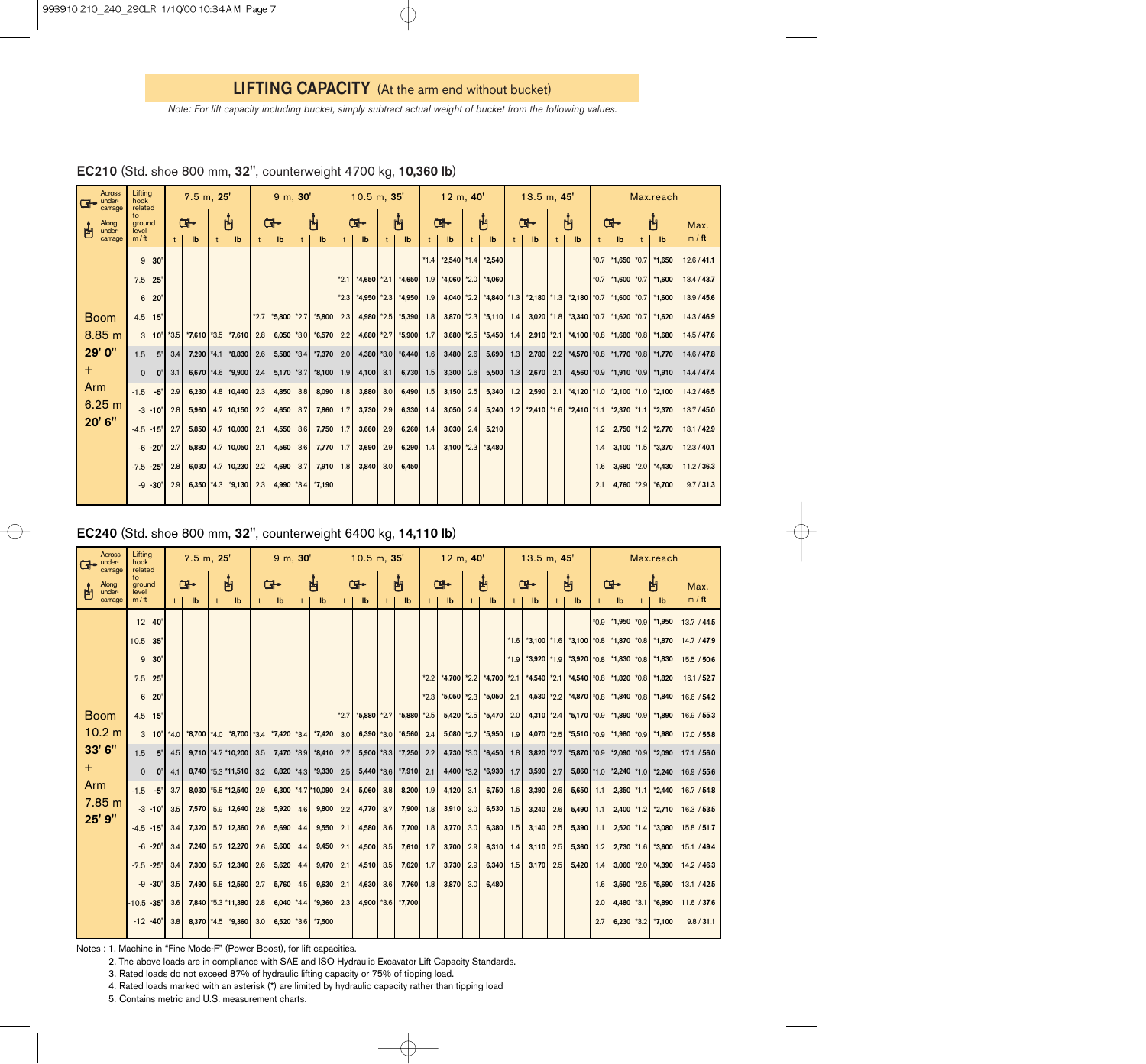*Note: For lift capacity including bucket, simply subtract actual weight of bucket from the following values.*

| Across<br>$\Box$ under-<br>carriage<br>Along<br>under- |  | Lifting<br>hook<br>related<br>to<br>ground<br>level |                       | 9 m, 30'         |              |     |                          | 10.5 m, 35'      |              |              |              | $12 \, m, 40'$ |                 |              |          | 13.5 m, 45' |                           |     |                                 | 15 m, 50' |                    |              |                                 | Max.reach |                                 |        |                                          |             |
|--------------------------------------------------------|--|-----------------------------------------------------|-----------------------|------------------|--------------|-----|--------------------------|------------------|--------------|--------------|--------------|----------------|-----------------|--------------|----------|-------------|---------------------------|-----|---------------------------------|-----------|--------------------|--------------|---------------------------------|-----------|---------------------------------|--------|------------------------------------------|-------------|
|                                                        |  |                                                     |                       | Œ-               |              | 凸   |                          | Œ.               |              |              | 凸            |                | Ċŀ              |              | 凸        |             | Œ.                        |     | 禸                               |           | Œ.                 |              | 禸                               |           | Œ.                              |        | 西                                        | Max.        |
| carriage                                               |  | $m / \text{ft}$                                     |                       |                  | $\mathbf{I}$ | $†$ | $\mathbf{I}$             | $^{\dagger}$     | $\mathbf{I}$ | $^{\dagger}$ | $\mathbf{I}$ | $^{\dagger}$   | $\mathbf{I}$    | $^{\dagger}$ | Ib       |             | $\mathsf{I}^{\mathsf{b}}$ | $†$ | $\mathbf{I}$                    | t         | $\mathbf{I}$       | $^{\dagger}$ | $\mathbf{I}$                    | $+$ $-$   | $\mathsf{I}^{\mathsf{b}}$       |        | Ib                                       | m / ft      |
|                                                        |  | 12 40'                                              |                       |                  |              |     |                          |                  |              |              |              |                |                 |              |          | $*1.6$      | $*2,960$ $*1.6$           |     | $*2,960$                        |           |                    |              |                                 | $*1.1$    | $*2,410$                        | $*1.1$ | $*2,410$                                 | 14.1 / 45.8 |
|                                                        |  | 10.5                                                | 35'                   |                  |              |     |                          |                  |              |              |              |                |                 |              |          | $*2.2$      |                           |     | $*4,450$ $*2.2$ $*4,450$        |           |                    |              |                                 | $*1.0$    |                                 |        | $*2,310$ $*1.0$ $*2,310$                 | 15.1 / 49.1 |
|                                                        |  | 9                                                   | 30'                   |                  |              |     |                          |                  |              |              |              |                |                 |              |          | $*2.5$      |                           |     | $*5,300$ $*2.5$ $*5,300$ $*1.8$ |           |                    |              | $*3,440$ $*1.8$ $*3,440$ $*1.0$ |           | $*2,250$ $*1.0$                 |        | $*2,250$                                 | 15.8 / 51.7 |
|                                                        |  | $7.5$ 25                                            |                       |                  |              |     |                          |                  |              |              |              |                |                 |              |          | 2.7         | $5.740 \times 2.7$        |     | $*5.940$                        | 2.1       | $4.500 \times 2.2$ |              |                                 |           |                                 |        | $*4,520$ $*1.0$ $*2,240$ $*1.0$ $*2,240$ | 16.4 / 53.7 |
|                                                        |  | 6                                                   | 20'                   |                  |              |     |                          |                  |              |              |              | $*3.0$         | $*6.490$ $*3.0$ |              | $*6.490$ | 2.6         | $5,520$ *2.8              |     | $*6,210$                        | 2.1       | $4,360$ *2.6       |              |                                 |           | *5,330 *1.0 *2,250 *1.0 *2,250  |        |                                          | 16.9 / 55.2 |
| <b>Boom</b>                                            |  | $4.5$ 15                                            |                       |                  |              |     |                          | $*3.5$           | *7,560 *3.5  |              | $*7,560$     | 3.1            | 6,580           | $*3.2$       | $*6.980$ | 2.4         |                           |     | 5,240 *3.0 *6,550               | 2.0       | $4.180$ *2.8       |              |                                 |           | $*6,040$ $*1.0$ $*2,300$ $*1.0$ |        | $*2.300$                                 | 17.1 / 56.2 |
| 10.2 m                                                 |  |                                                     | $3 \t10'$             | $*4.4$           |              |     | $*9,450$ $*4.4$ $*9,450$ | 3.6              | 7,730 *3.8   |              | $*8,320$     | 2.9            | $6,150$ *3.5    |              | $*7,520$ | 2.3         |                           |     | 4,930 * 3.2 * 6,920             | 1.9       | $3,960$ *3.0       |              | $*6,480$ *1.1                   |           | $*2,380$ $*1.1$                 |        | $*2.380$                                 | 17.3 / 56.8 |
| 33' 6"                                                 |  | 1.5                                                 | 5'                    | 4.2              |              |     | 8,990 *4.9 *10,560       | 3.3              | $7,110$ *4.2 |              | $*9,090$     | 2.7            | 5,700 $*3.7$    |              | $*8,070$ | 2.2         | 4,620 $*3.4$              |     | $*7,320$                        | 1.8       | 3,740              | 3.0          | 6,450 $*1.1$                    |           | $*2,490$ $*1.1$                 |        | $*2,490$                                 | 17.3 / 56.8 |
| $+$                                                    |  | $\Omega$                                            | $\mathbf{0}^{\prime}$ | 3.8              |              |     | $8.160$ *5.3 *11.560     | 3.0 <sub>1</sub> | 6,520 $*4.5$ |              | $*9.810$     | 2.5            | $5,280$ *4.0    |              | $*8,580$ | 2.0         | 4,310                     | 3.4 | 7,400                           | 1.7       | 3,530              | 2.9          | $6,230$ *1.2                    |           | $*2,650$ $*1.2$                 |        | $*2,650$                                 | 17.2 / 56.5 |
| Arm                                                    |  | $-1.5$                                              | $-5'$                 | 3.5              |              |     | 7,480 *5.7 *12,370       | 2.8              | 6,020        |              | $4.8$ 10,330 | 2.3            | 4,920           | 4.0          | 8,510    | 1.9         | 4,040                     | 3.3 | 7,120                           | 1.6       | 3,330              | 2.8          | $6,030$ 1.2                     |           | $2,680$ *1.3                    |        | $*2,850$                                 | 17.0 / 55.7 |
| 7.9 <sub>m</sub>                                       |  |                                                     | $-3 - 10'$            | 3.2              | 6.970        |     | $5.7$ 12,270             | 2.6              | 5,630        | 4.6          | $9,910$ 2.2  |                | 4,620           | 3.8          | 8,190    | 1.8         | 3,820                     | 3.2 | 6,890                           | 1.5       | 3,180              | 2.7          | $5,870$ 1.2                     |           |                                 |        | $2,730$ *1.4 *3,130                      | 16.6 / 54.4 |
| 25' 11"                                                |  | $-4.5$                                              | $-15'$                | 3.1              | 6,630        |     | $5.5$ 11,910             | 2.5              | 5,360        | 4.5          | $9,610$ 2.1  |                | 4,410           | 3.7          | 7,970    | 1.7         | 3,670                     | 3.1 | 6,730                           | 1.4       | 3,090              | 2.7          | $5,770$ 1.3                     |           |                                 |        | $2,850$ *1.6 *3,510                      | 16.1 / 52.6 |
|                                                        |  |                                                     | $-6 - 20'$            | 3.0 <sub>1</sub> | 6,450        |     | $5.4$ 11,710             | 2.4              | 5,200        | 4.4          | 9,440        | 2.0            | 4,280           | 3.6          | 7,840    | 1.7         | 3,590                     | 3.1 | 6,650                           | 1.4       | $3,070$ *2.7       |              | $*4,370$ 1.4                    |           |                                 |        | $3,060$ *1.8 *4,030                      | 15.4 / 50.2 |
|                                                        |  | $-7.5$                                              | $-25$                 | 3.0              | 6,410        |     | $5.4$   11,660           | 2.4              | 5,150        | 4.4          | 9,390        | 2.0            | 4,260           | 3.6          | 7,820    | 1.7         | 3,610                     | 3.1 | 6,670                           |           |                    |              |                                 | 1.5       | $3,400$ *2.1                    |        | *4,790                                   | 14.5 / 47.2 |
|                                                        |  |                                                     | $-9 - 30'$            | 3.0 <sub>1</sub> | 6,510        |     | $5.5$ 11,770             | 2.4              | 5,240        | 4.4          | 9,490        | 2.0            | 4,370           | 3.7          | 7,930    |             |                           |     |                                 |           |                    |              |                                 | 1.8       | $3,950$ *2.7                    |        | $*6,010$                                 | 13.3 / 43.4 |
|                                                        |  | $-10.5 - 35'$                                       |                       | 3.1              |              |     | 6,770 * 5.1 * 10,790     | 2.5              | $5,490$ *4.2 |              | $*8,860$     |                |                 |              |          |             |                           |     |                                 |           |                    |              |                                 | 2.2       |                                 |        | 4,870 * 3.4 * 7,520                      | 11.9 / 38.6 |
|                                                        |  | $-12 - 40'$                                         |                       | 3.3              | $7,260$ *4.1 |     | *8,420                   |                  |              |              |              |                |                 |              |          |             |                           |     |                                 |           |                    |              |                                 | 2.9       | 6,630                           | $*3.4$ | $*7,460$                                 | 10.1 / 32.3 |

## EC290 (Std. shoe 800 mm, 32", counterweight 6800 kg, 14,990 lb)

Notes : 1. Machine in "Fine Mode-F" (Power Boost), for lift capacities.

2. The above loads are in compliance with SAE and ISO Hydraulic Excavator Lift Capacity Standards.

3. Rated loads do not exceed 87% of hydraulic lifting capacity or 75% of tipping load.

4. Rated loads marked with an asterisk (\*) are limited by hydraulic capacity rather than tipping load

5. Contains metric and U.S. measurement charts.